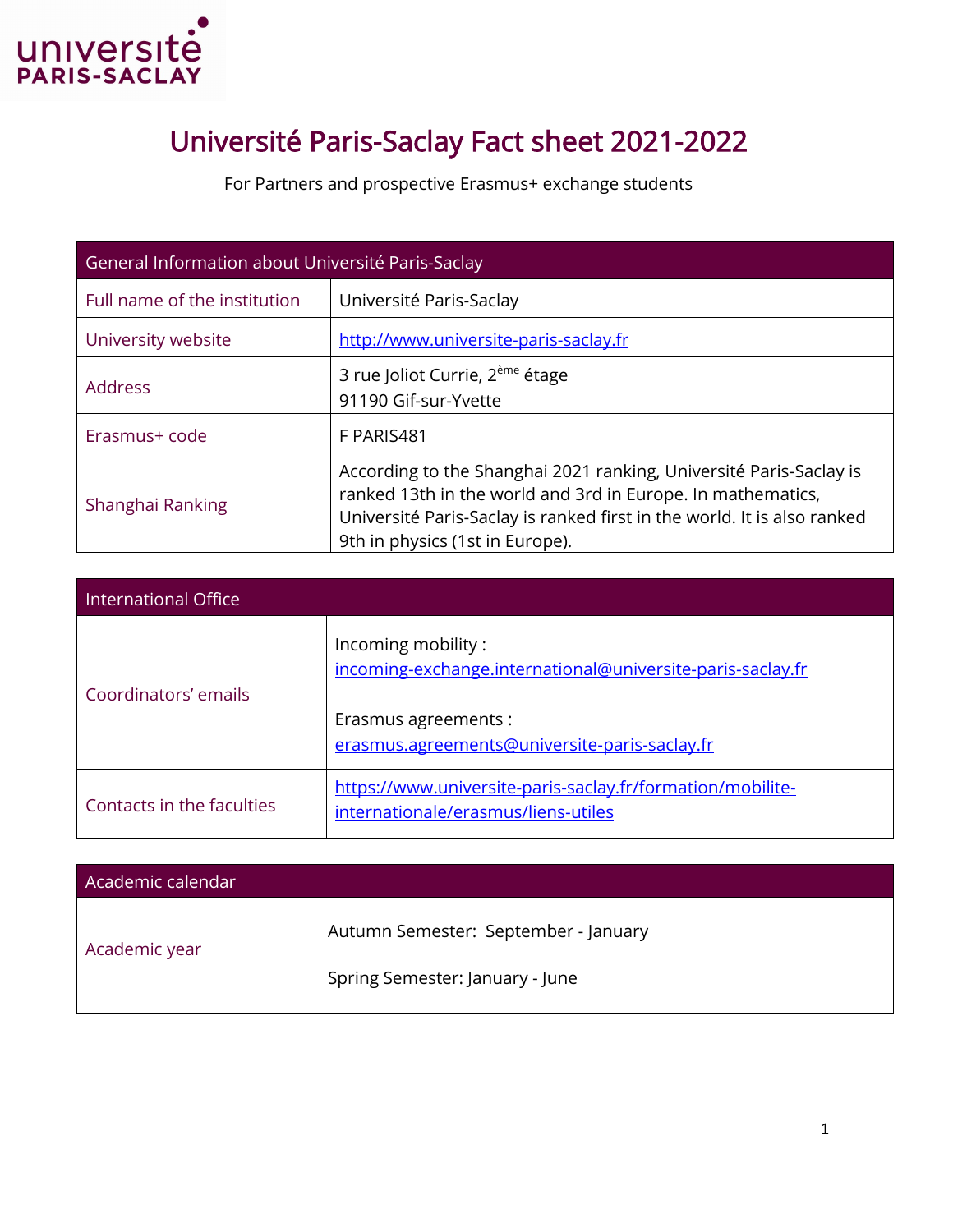

## Application procedure for exchange programs

The following information is intended to students coming to study in one of the constituent faculty of Université Paris-Saclay:

- Faculty of Law, Economics, Management (Jean Monnet Faculty)
- Faculty of Sciences
- Faculty of Medicine
- Faculty of Pharmacy
- Faculty of Sport Sciences
- Polytech Paris-Saclay School of Engineering

• IUT Cachan (Cachan Technical Institute of Electronics, Mechanical Engineering, and Computing for Industry)

• IUT Orsay (Orsay Technical Institute of Computer Science, Chemistry, and Measures and Instrumentation)

• IUT Sceaux (Sceaux Technical Institute of Business, Administration, and International Commerce)

For nominations and applications in one of the component institution and Associate Institution, please contact the relevant International Relations' Office : AgroParisTech, ENS Paris-Saclay, CentraleSupélec, Institut d'Optique, University de Versailles-Saint-Quentin-en-Yveline, and Université Evry-Val-d'Essonne.

| <b>Nomination Deadline</b> | Autumn Semester: May 15 <sup>th</sup>                                                                                                                                                                                                                                                                                                                                                         |
|----------------------------|-----------------------------------------------------------------------------------------------------------------------------------------------------------------------------------------------------------------------------------------------------------------------------------------------------------------------------------------------------------------------------------------------|
|                            | Spring Semester: October 30 <sup>th</sup>                                                                                                                                                                                                                                                                                                                                                     |
| Nomination procedure       | The partner university selects students based on performance,<br>commitment and language skills and nominates them for the exchange to<br>the Incoming Mobility Officer at Université Paris-Saclay.<br>In order to nominate your students the International Relations Office will<br>send you an online nomination form at the beginning of the nomination<br>campaign (October and February) |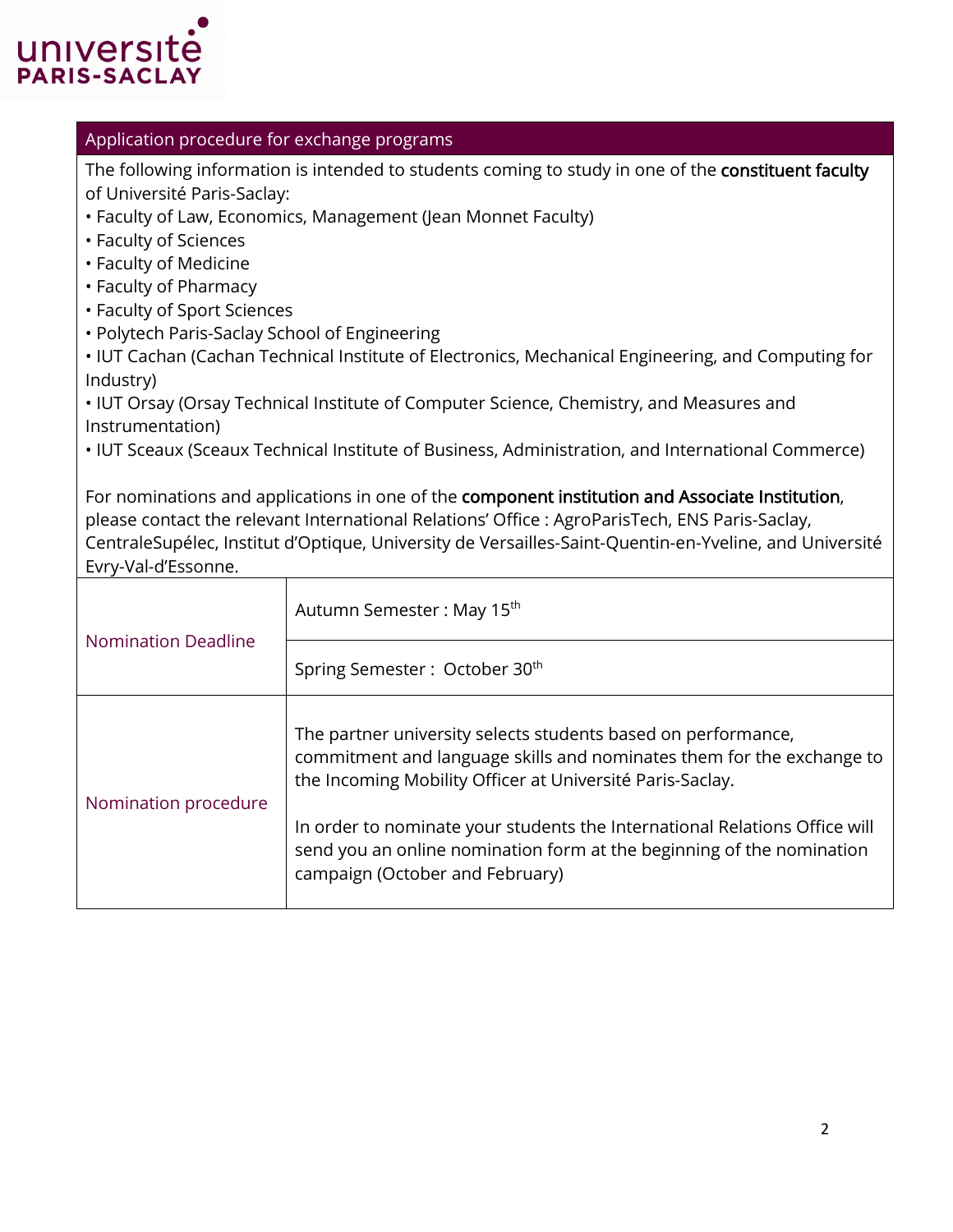

T

 $\overline{\Gamma}$ 

| <b>Application Procedure</b> | Once nominated, students must apply online before May 15 <sup>th</sup> (or October<br>30 <sup>h</sup> ): Online Application Form<br>Applications should include the following documents:<br>Learning Agreement (signed and stamped by the departmental<br>coordinator of the students' home institution)<br><b>Official academic transcript</b> of all grades obtained at the university<br>(signed and stamped by the students' home institution)<br>Language certificate (Mandatory for the Law-Economics and<br>Management Faculty, Medicine and Pharmacy Faculty) |
|------------------------------|-----------------------------------------------------------------------------------------------------------------------------------------------------------------------------------------------------------------------------------------------------------------------------------------------------------------------------------------------------------------------------------------------------------------------------------------------------------------------------------------------------------------------------------------------------------------------|
| Official admission           | Université Paris-Saclay will notify the students as to their acceptance<br>within 6 weeks after the deadline.                                                                                                                                                                                                                                                                                                                                                                                                                                                         |

| Academic information                 |                                                                                                                                                                                                                                                                                                                                                                                                                                                            |
|--------------------------------------|------------------------------------------------------------------------------------------------------------------------------------------------------------------------------------------------------------------------------------------------------------------------------------------------------------------------------------------------------------------------------------------------------------------------------------------------------------|
| Course catalogue and<br>descriptions | Faculties have an online course catalogue:<br><b>Faculty of Sciences: Bachelor degree</b><br><b>Faculty of Sciences: English courses</b><br><b>Engineering school Polytech Paris-Saclay</b><br><b>Facutly of Pharmacy</b><br><b>Faculty of Medecine</b><br>Sports and physical education<br>Jean Monnet Faculty (Law, Economy, Management)<br><b>Two-year University Degree (IUTs)</b><br>Master courses taught in English : https://www.universite-paris- |
| Information webinars                 | saclay.fr/en/formation/master<br>The International Relations Office is organizing information webinars for<br>exchange students before their arrival (June/August and<br>December/January). The themes tackled are accommodation,<br>transportation, cultural and student life, Buddy programme, enrolment at<br>university These webinars are 2 hours long and are mandatory for all<br>selected students.                                                |

٦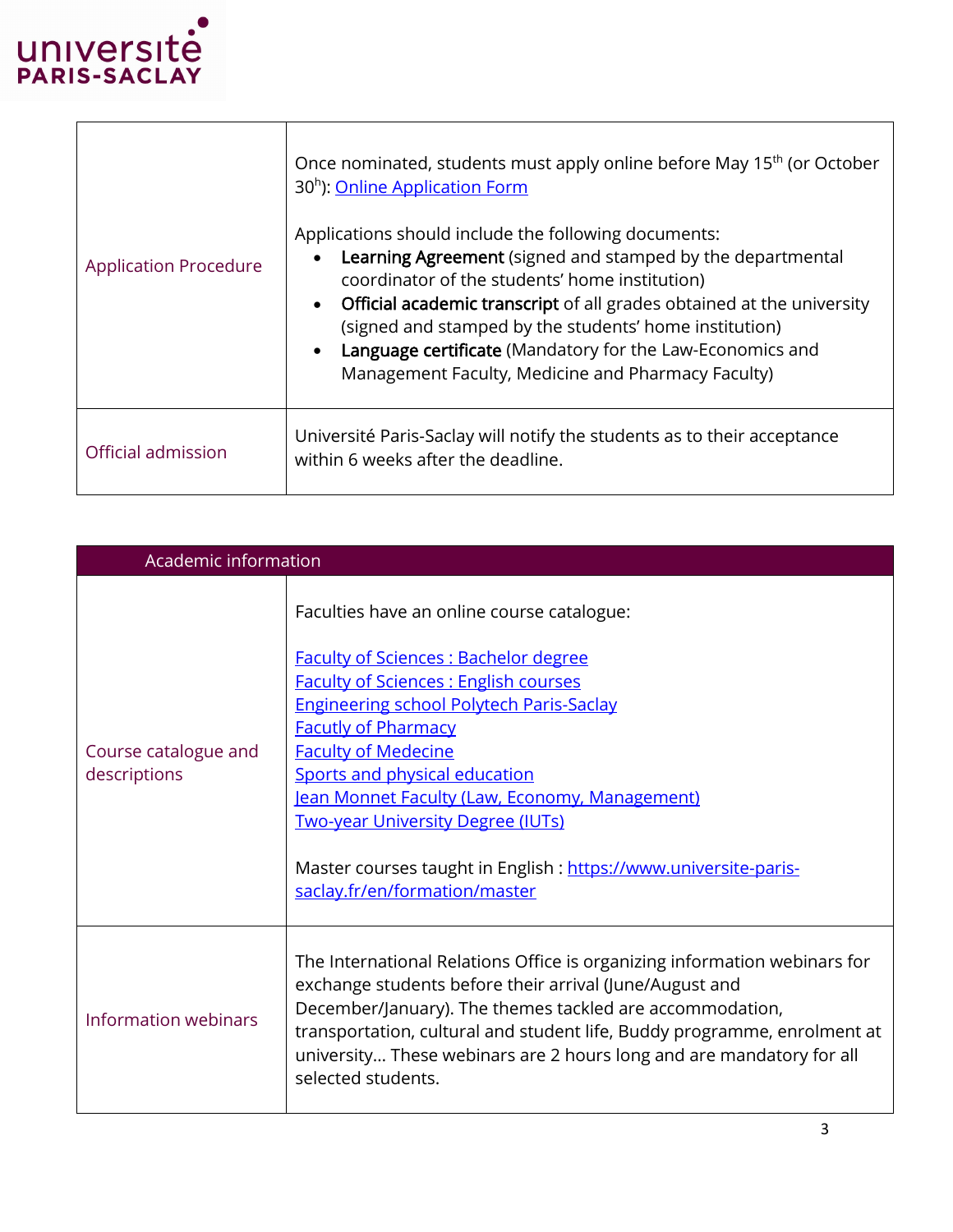

| Language of instruction     | Most classes are taught in French, some are taught in English. Applicants<br>are required to have a sufficient command of French to attend courses in<br>French and vice versa in English. Even if you attend courses in English, we<br>strongly advise students to have a A2 level in French.        |
|-----------------------------|-------------------------------------------------------------------------------------------------------------------------------------------------------------------------------------------------------------------------------------------------------------------------------------------------------|
| Language courses            | Université Paris-Saclay offers French language courses, called "FLE"<br>(French as a foreign language) for incoming international students.<br>An intensive one-week course is offered at the beginning of the autumn<br>semester in addition to weekly courses held throughout the academic<br>year. |
| <b>Grading System</b>       | Grades are out of 20 :<br>(18-20) / 20 - Outstanding<br>(16-18) / 20 - Excellent<br>(14-16) / 20 - Very Good<br>$(12-14)/20 - Good$<br>(10-12) / 20 - Satisfactory/Pass<br>$(0-9)/20$ - Fail<br>Abs - Absent                                                                                          |
| <b>Academic Transcripts</b> | Université Paris-Saclay will issue an official transcript within 5 weeks after<br>the final grades are released.                                                                                                                                                                                      |

| University life |                                                                                                                                                                                                                                                                                                                                      |
|-----------------|--------------------------------------------------------------------------------------------------------------------------------------------------------------------------------------------------------------------------------------------------------------------------------------------------------------------------------------|
| Accommodation   | Accommodation is not guaranteed. For further information, please visit our<br>accommodation webpage :<br>https://www.universite-paris-saclay.fr/en/campus-life/accommodation<br>The cost of living in the Paris area is quite high. For instance, you may have to<br>pay €800/month for a 20sp.m flat in Paris or in the Paris area. |